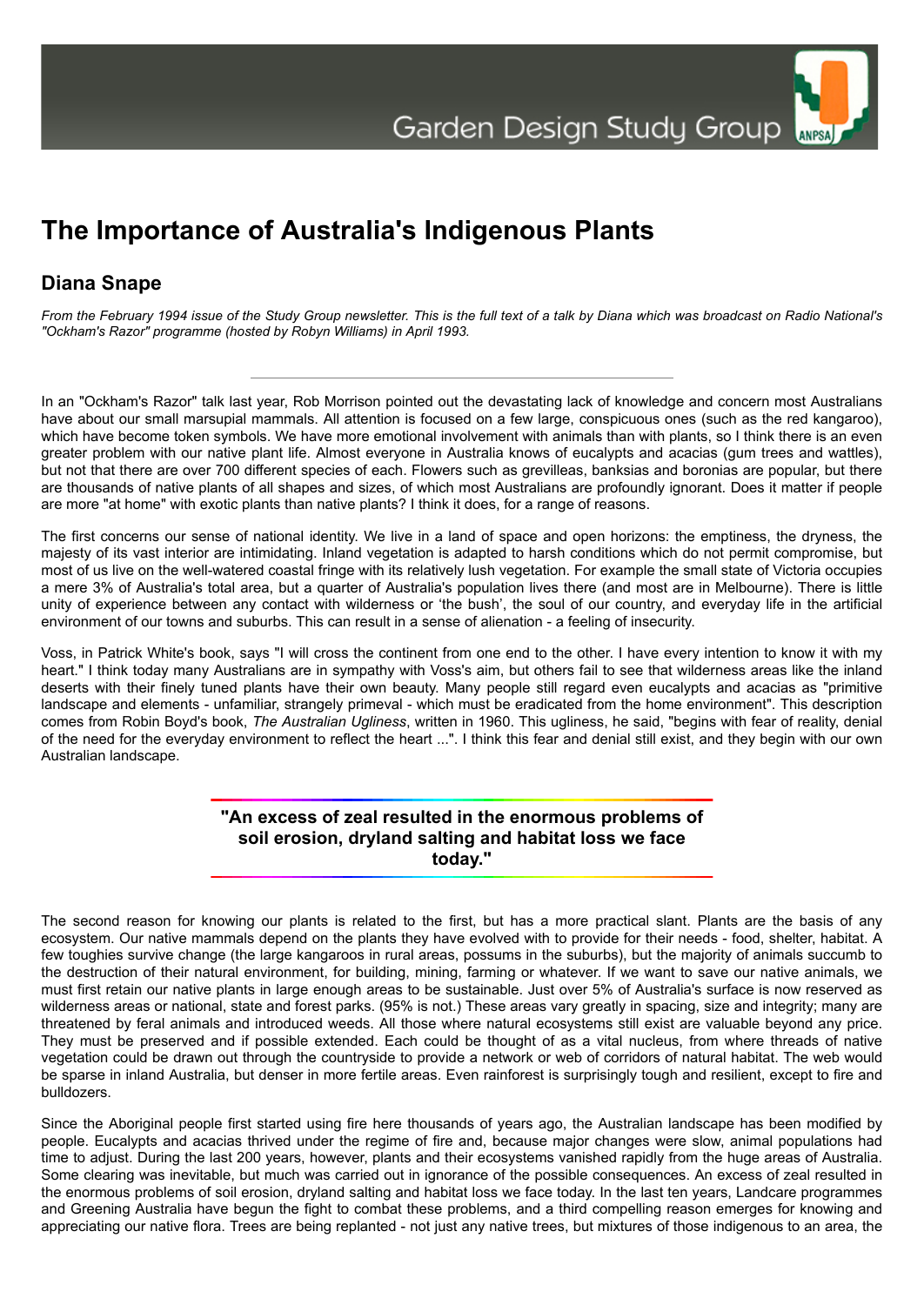real locals. Plantings are carried out in pockets on properties and around their boundaries, along creeks, by roadsides, on waste land. At the same time as senseless clearing still occurs in some places, corridors of the plants that belong are gradually returning to many areas of Australia. Slowly these corridors creep through the countryside, ideally to link ultimately with those which could spread from wilderness areas and parks. This healing web is just beginning to bind Australia together again, though it's more difficult to restore the total mix of plants, the ground flora as well as the trees and large shrubs.

What about the cities and sprawling suburbs where most of us live? In his book, Robin Boyd castigated Australians for the ugliness of the featurist landscape, and Australian architecture for its chief characteristic of inconsistency. He wrote "Absurdly proud, alone in a vacuum, each new Australian building sets out to create an isolated, competitive grain of beauty". Part of the problem is that these criticisms apply equally to our use of plants, where featurism and inconsistency do nothing to visually link those individual buildings together. 30 years on we have made a little progress with the hard landscape - garish buildings and features are less prominent - but street trees are still regularly mutilated to accommodate powerlines strung between poles. The beauty we could have in our soft landscape remains a distant dream. Many gardens grow in the suburbs, with abundant plants, so superficially everything looks quite nice, but have you ever had a really good look at the plantscape you live in? Usually it has no co-ordination and certainly no Australian theme; it's just a random mixture of plants - exotic, introduced native and indigenous. I think these plants do not all have equal rights in Australia. Some introduced ones like blackberries and weeping willows are as destructive in their own way as feral animals.

## **"If we can't accept a natural environment of Australian plants in our local streets, parks and gardens, how can we ever come to terms with life in this southern continent?"**

How can our urban landscape be made more beautiful and more appropriate for Australia? We need a vision, a plan to counter the lack of cohesion. Many local councils are showing the way. They are using indigenous plants in urban forests, in reserves, in parks and gardens, beside creeks and in street plantings. This must be an essential part of the answer - to use indigenous plants wherever possible to link us to our land and give us a sense of place. There are precious, isolated patches of remnant bushland in the suburbs, where some of those small marsupials have managed to survive. These oases need corridors to link them and extend the indigenous network. Street trees are obviously very important, but far too often they are exotic. A whole street of deciduous trees does look superb for a short time in autumn, but not so nice in winter. If a smaller number of deciduous trees were set against a background of native evergreens, the corridor would be maintained and the autumn beauty too. We could even use clusters of native trees rather than have them widely spaced in neat rows.

Ideally in landscapes around commercial and industrial buildings (as well as in government or council-controlled open space) a framework of indigenous plants would be used. Other natives would be chosen next, before exotic plants. Trees, shrubs, groundcovers, creepers, ferns and cycads, lilies and grasses - there are native plants suitable to achieve almost any effect that is required in a landscape, even a formal landscape where buildings dominate. If we can't accept a natural environment of Australian plants in our local streets, parks and gardens, how can we ever come to terms with life in this southern continent? Surely using the enormous variety of our own plants successfully is the starting point for Australian landscape design. Native plants are often different in form, foliage and character from exotic plants. Their use in landscaping depends on appreciation of them for themselves, their balance and subtlety and boldness, their natural associations. For years a few landscape architects and designers have been creating landscapes with indigenous and other native plants, but many have not. What constraints have delayed the wider use of Australian native plants in both public and private landscapes? Several obvious ones can be identified.

Initially, knowledge of the requirements for their cultivation was limited and not very accessible. It accumulated slowly, as reflected by the number of books written about Australian plants. In the 50's and 60's only a handful of books were published. Interest in growing Australian plants expanded, but misinformation led to mistakes which discouraged all but enthusiasts. The rush of books began in the 70's and became a deluge in the 80's, when over 50 books appeared, including the first four volumes of the "Encyclopaedia of Australian Plants". The first constraint, lack of horticultural knowledge, is fast disappearing.

Another need is for more nurseries prepared to stock a wide variety of native plants. Pioneer nurseries have been specialising in natives for many years, and more recently some have begun to supply plants indigenous to specific areas. However, most nurseries still have a very limited range of native plants, or none at all. The third constraint is to me both surprising and disturbing. As far as I have been able to find out, Australia has no tertiary institutions such as horticultural colleges which have any course on horticulture and landscape design using Australian native plants. These last two constraints must inhibit the development of truly Australian landscape design.

## **"However, most nurseries still have a very limited range of native plants, or none at all."**

In the last few years I have visited every Australian state, looking at both natural landscapes and gardens, and everywhere I have found people consciously growing indigenous plants in their own gardens. Recently the book "Flora of Melbourne" was published, describing all those plants which originally grew in the Melbourne area. With such information available, we can work towards reintroducing natural ecosystems into home gardens, bringing the sounds and perfumes of the bush. Indigenous plants benefit native